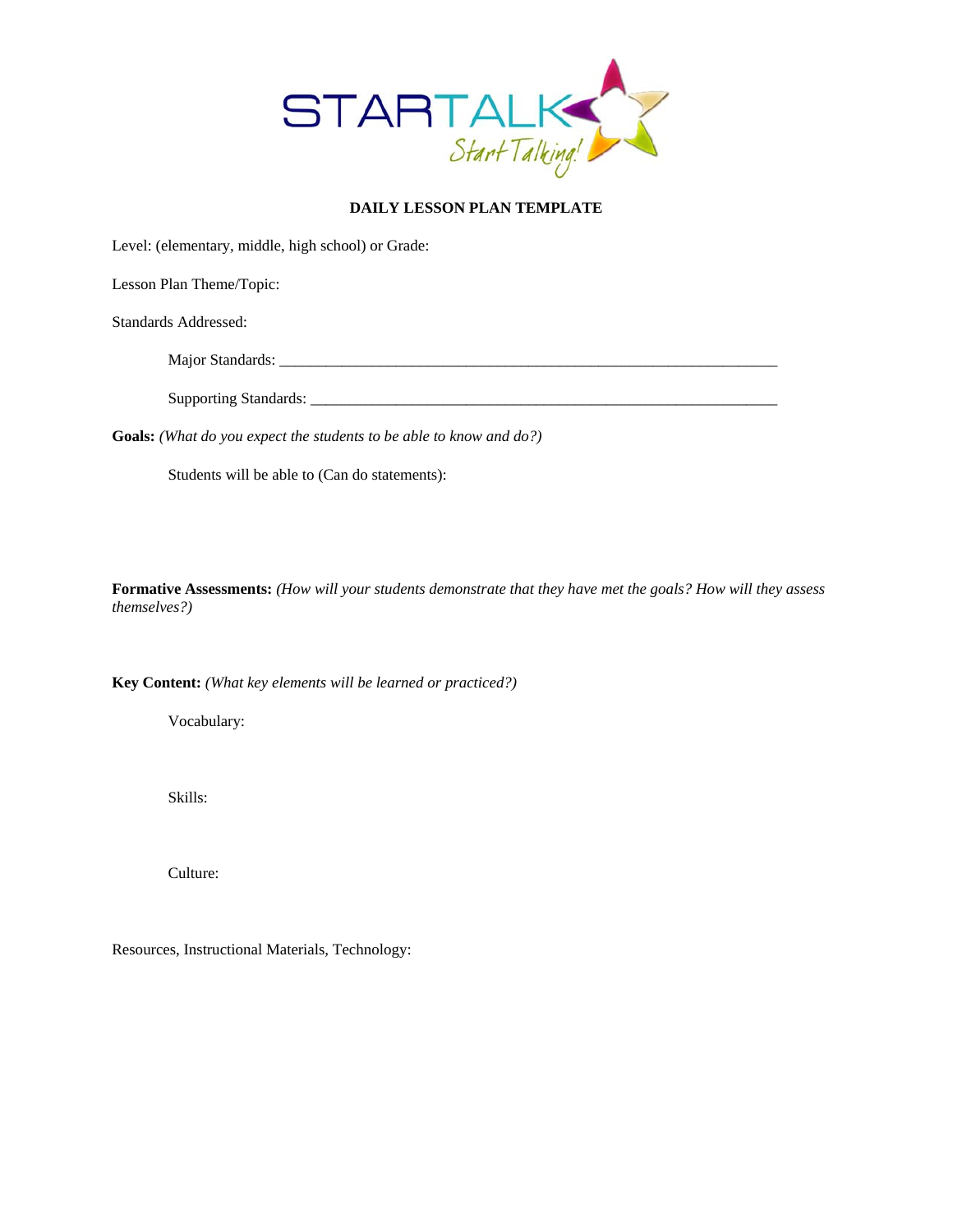## **STEP BY STEP PROCEDURE** *(the learning activities or tasks):*

Setting the Stage (Lead-In or Warm-Up): *(How will you introduce the lesson by activating students' prior knowledge, tapping in to their interests, or recycling previously learned content?)* 

| Strategy | Content |
|----------|---------|
|          |         |
|          |         |
|          |         |
|          |         |
|          |         |
|          |         |
|          |         |

**Guided Practice:** *(In what activities will you engage the students to help them learn and practice the content?)* 

# **Independent Practice: (What activities will students perform on their own)**

| Strategy | Content |
|----------|---------|
|          |         |
|          |         |
|          |         |
|          |         |
|          |         |
|          |         |

**Closure**: *(Reflect or Cool-Down Set)*:

**Differentiation**: (For students with varied learning styles, abilities, needs):

**Possible Connections To Other Subjects:**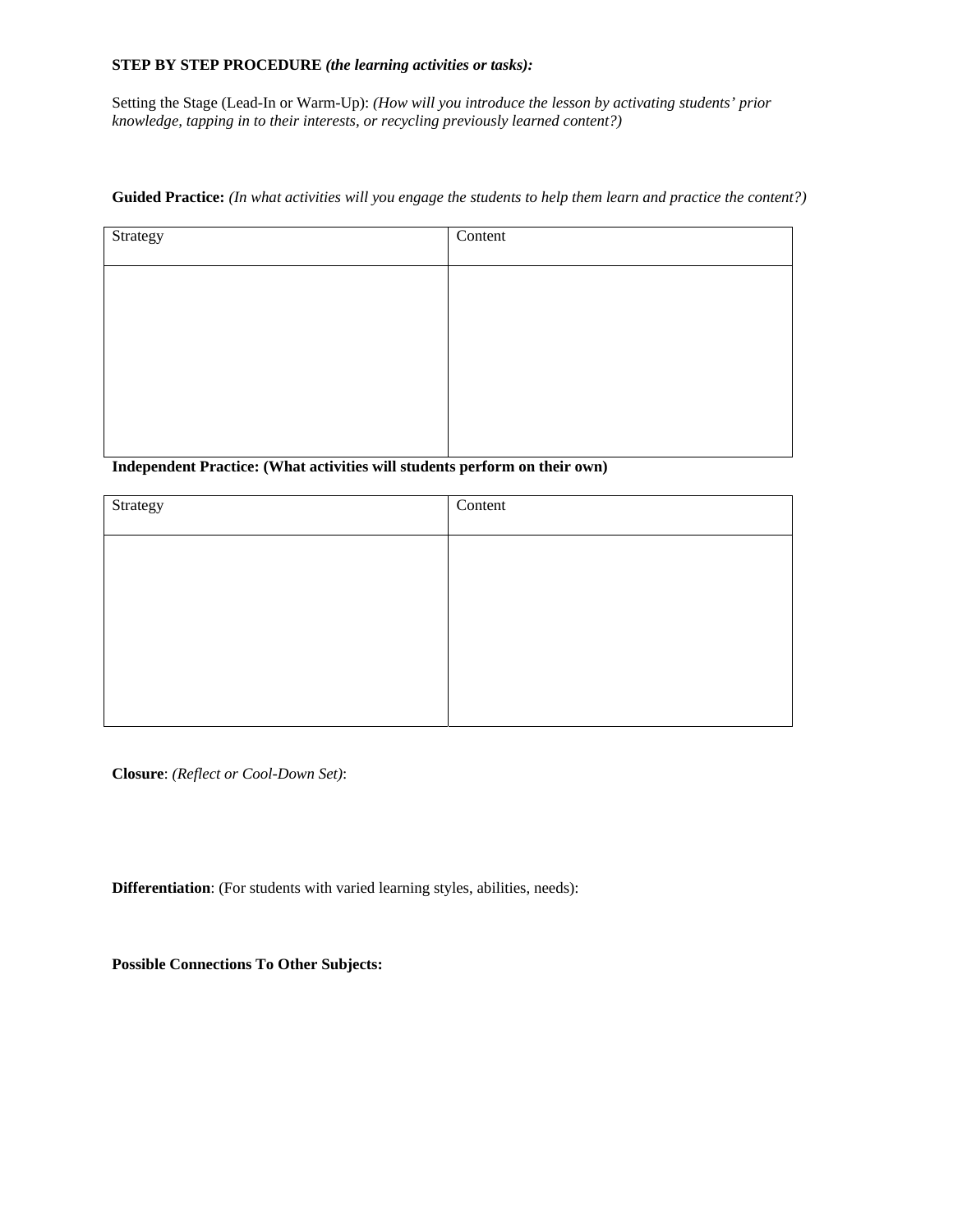

## **CHINESE GUEST TEACHER PROGRAM, '09**

## **DAILY LESSON PLAN TEMPLATE**

**Level:** (elementary, middle, **high school**) or Grade:

**Lesson Plan Theme/Topic: Allons au restaurant!** *(Let's go to the restaurant!)*

#### **Standards Addressed:**

Major Standards: Standard 1.1: Students engage in conversations, provide and obtain information.

Standard 1.2: Students understand and interpret written and spoken language on a variety of topics

Supporting Standards: 2.1 and 2.2 Cultures. Students demonstrate an understanding of the relationship between practices and perspectives, and products and perspectives of a culture.

**Goals:** *(What do you expect the students to be able to know and do?)*

Students will be able to: a) greet people in a restaurant and get a table.

b) identify some items on a menu.

c) order something to eat for lunch.

**Formative Assessments:** *(How will your students demonstrate that they have met the goals? How will they assess themselves?)* 

• observation of students greeting each other

- comprehension check--students categorizing vocabulary in groups (drinks, main courses, desserts, restaurant)
- spot check grades (4-6 students) from pair groups role playing scene in restaurant

**Key Content**: *(What key elements will be learned or practiced?)* 

Vocabulary: Greeting and titles: bonjour, monsieur, madame, mademoiselle; verb phrases: entrez, asseyezvous, vous aimez manger; foods: les plats, steak-frites, la pizza, le riz-saussissons, la salade composee, les boissons, le vin, le café, le thé, la bière, les desserts, le gateau, la glace, les crèpes, le fromage; le restaurant: le chef, le bistro, la carte, la table

Culture: Recognition of how foods are listed on a menu; types of food one might see on a menu, greetings by handshake or kisses, greetings by using title and no name.

**Resources, Instructional Materials, Technology:** Props: chef's hat, towel, paper plate, plastic ware, PPT slides of a restaurant and food from France.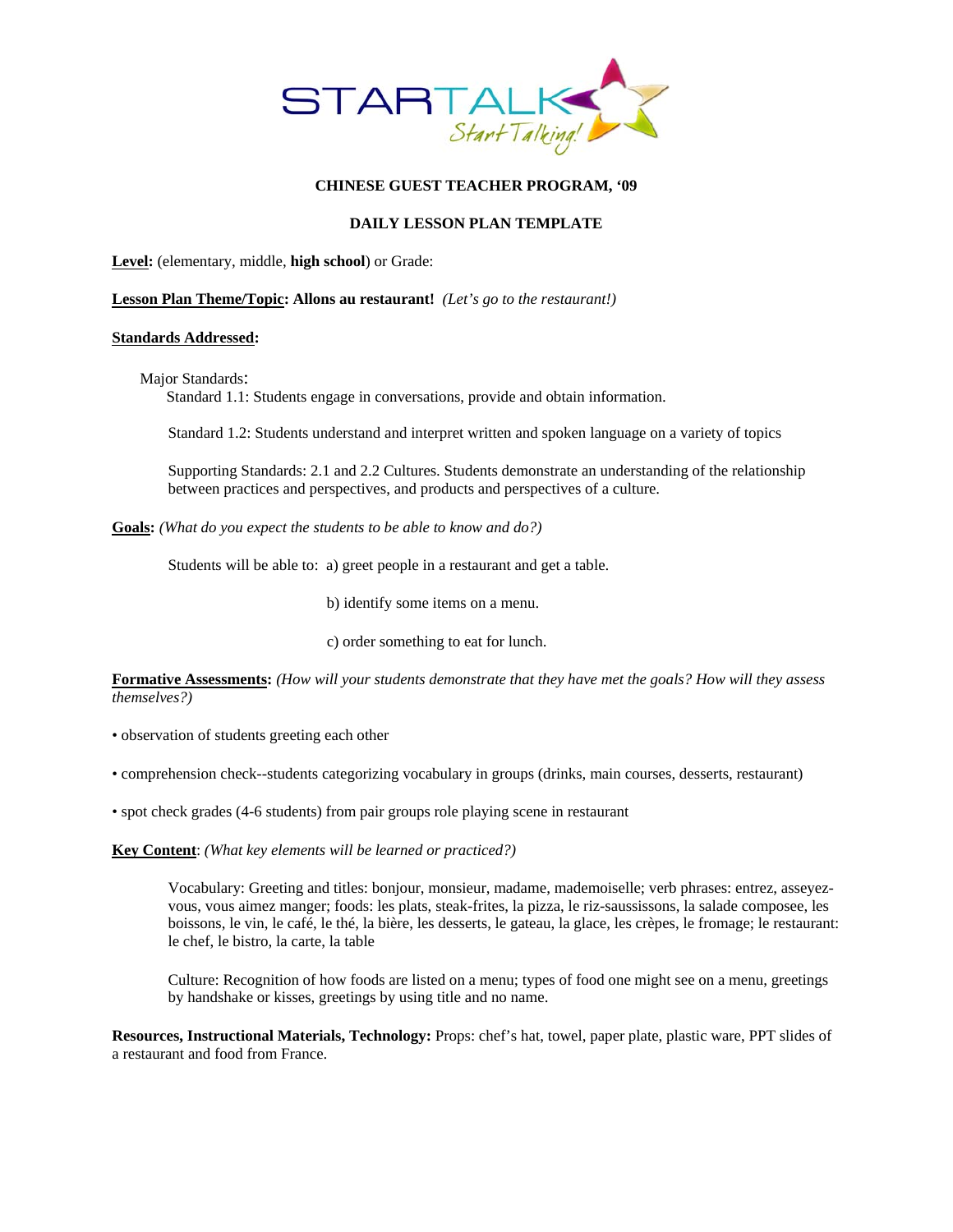# **STEP BY STEP PROCEDURE** *(the learning activities or tasks):*

## *Take attendance.*

Anticipatory Set (Lead-In or Warm-Up): *(How will you introduce the lesson by activating students' prior knowledge, tapping in to their interests, or recycling previously learned content?)* 

Teacher shows PPT photos of restaurant and foods in France. Students already know how people greet each other in U.S.

**Guided Practice**: *(In what activities will you engage the students to help them learn and practice the content?)* 

| Strategy                                                                                                                                                                                                        | Content                           |
|-----------------------------------------------------------------------------------------------------------------------------------------------------------------------------------------------------------------|-----------------------------------|
| 1. Teacher acts out how people greet in France, using new vocabulary, students<br>repeat words. Teacher asks individual students to greet other student while class<br>watches. Students greet their neighbors. | Greetings, titles                 |
| 2. Teacher plays the role of a chef to set the mood and teach some action words.                                                                                                                                |                                   |
| 3. Teacher presents food vocabulary by showing photos and                                                                                                                                                       | Food and restaurant<br>vocabulary |
| a) asks students to repeat,                                                                                                                                                                                     |                                   |
| b) asks either/or questions (is this a drink or a dessert?).                                                                                                                                                    |                                   |
| 4. Teacher asks students what category (drinks, main courses, etc.) the words fit<br>into.                                                                                                                      |                                   |
| 5. Students work in pairs to categorize the vocabulary on paper.                                                                                                                                                |                                   |
| 4. Students work in pairs to order from a menu.                                                                                                                                                                 |                                   |

# **Independent Practice**: (What activities will students perform on their own)

Strategy /Content

Students work together to create and perform a role play activity in a restaurant.

**Closure** *(Reflect or Cool-Down Set)*:

• Students self-assess to see if they have met the goals. Students set new goals.

**Adaptations** (For Students With Learning Disabilities):

• Students could be responsible for learning less vocabulary.

**Extensions** (For Gifted Students):

• Students could use an authentic menu which has more vocabulary.